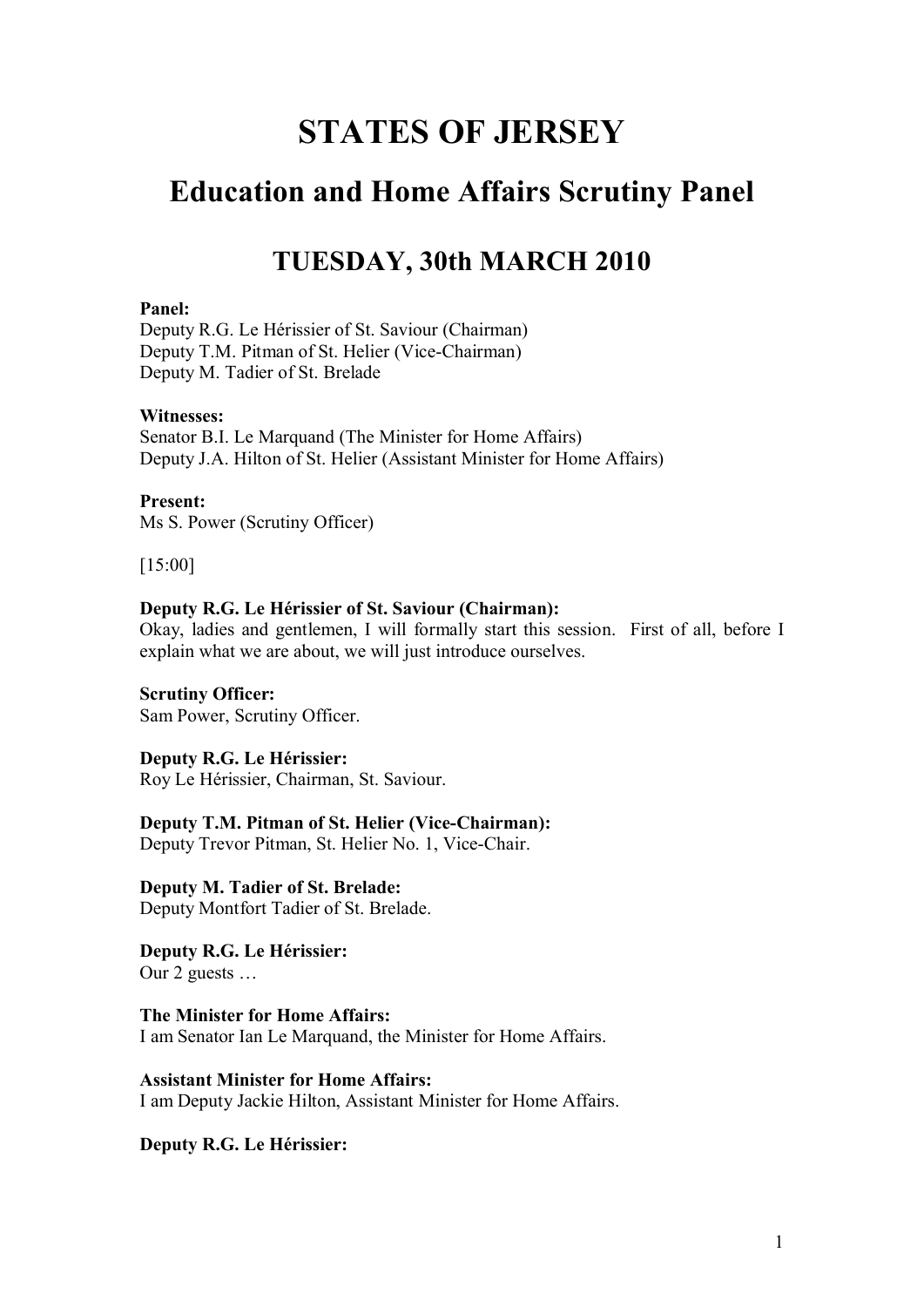Thank you. I will not read the witness requirements because you are obviously familiar with them and we can leave it there. The purpose of this fairly short meeting is to examine the reasons as to why the Minister is proceeding with the appointment of a Chief Officer of the States of Jersey Police as per P.33 and, as a result of our discussion this afternoon, we will submit comments to the States and see what transpires. At the moment, this proposition is due to be debated on 20th April. I would like to thank you all for coming. We have got the refreshments organised, we will start the questioning.

#### **Deputy T.M. Pitman:**

There are some more chairs needed, I think.

#### **Deputy M. Tadier:**

We have not had this much interest for a while, have we?

#### **Deputy R.G. Le Hérissier:**

Okay. The first question I will ask the Minister and, basically, my colleagues will really provide supplementaries from there on. Mr. Minister, could you explain why you are moving ahead with this appointment at that particular date?

#### **The Minister for Home Affairs:**

Yes. The position is that, even if Mr. Power had been going to remain in office until the end of this year - which, of course, he was entitled to do under the terms of his 3 year extension - I would have been proceeding with the process for the appointment of a new Chief Officer at roughly the timing that I am doing it. The reason for that is simply this: that we have to have certainty as to whether or not Mr. Warcup is going to be the next Chief Officer of Police. The process which occurred when Mr. Warcup was initially appointed as Deputy Chief Officer was also that he was assessed as to his suitability to be the Chief Officer Designate; I have with me, for instance, a copy of the advertisement that was sent out which makes that clear. Indeed, all the documentation relating to this makes this clear. What had happened was that it was recognised that there was a need for succession planning. A number of senior officers were going to go within a short period: Mr. Power was indeed, of course, due to go 3 years before, at the end of 2007, his deputy was due to go in the summer of 2008 and, number 3 in the force, the role of Superintendent, was also due to go about the same time so there was an urgent need. There was an urgent need for a plan which would not just give a new Deputy Chief Officer of Police but also a Chief Officer of Police Designate so that there would be continuity. That was the basis of the initial process and the initial interviews and Mr. Warcup was the successful candidate as a result of that. Clearly, that being so, it was necessary for me to move some time in 2010, and preferably early, towards the process of putting the matter before the States of Jersey, who make the ultimate appointment. The point being that if, hypothetically, *"par impossible"* I might say, the States of Jersey were to decide that Mr. Warcup was not a suitable person, then a new process would have to be put in train to find the next Chief Officer of Police other than Mr. Warcup. Towards the end of last year, and earlier this year, it was explained to me that it was important that we start to proceed with this process so that there could be certainty for the future. Of course, once Mr. Power gave the 6 months notice of termination of retirement, effectively, that became even more urgent in the sense that his date now of retirement is 20th July. I hope I have answered the question; I have probably given you far too much detail.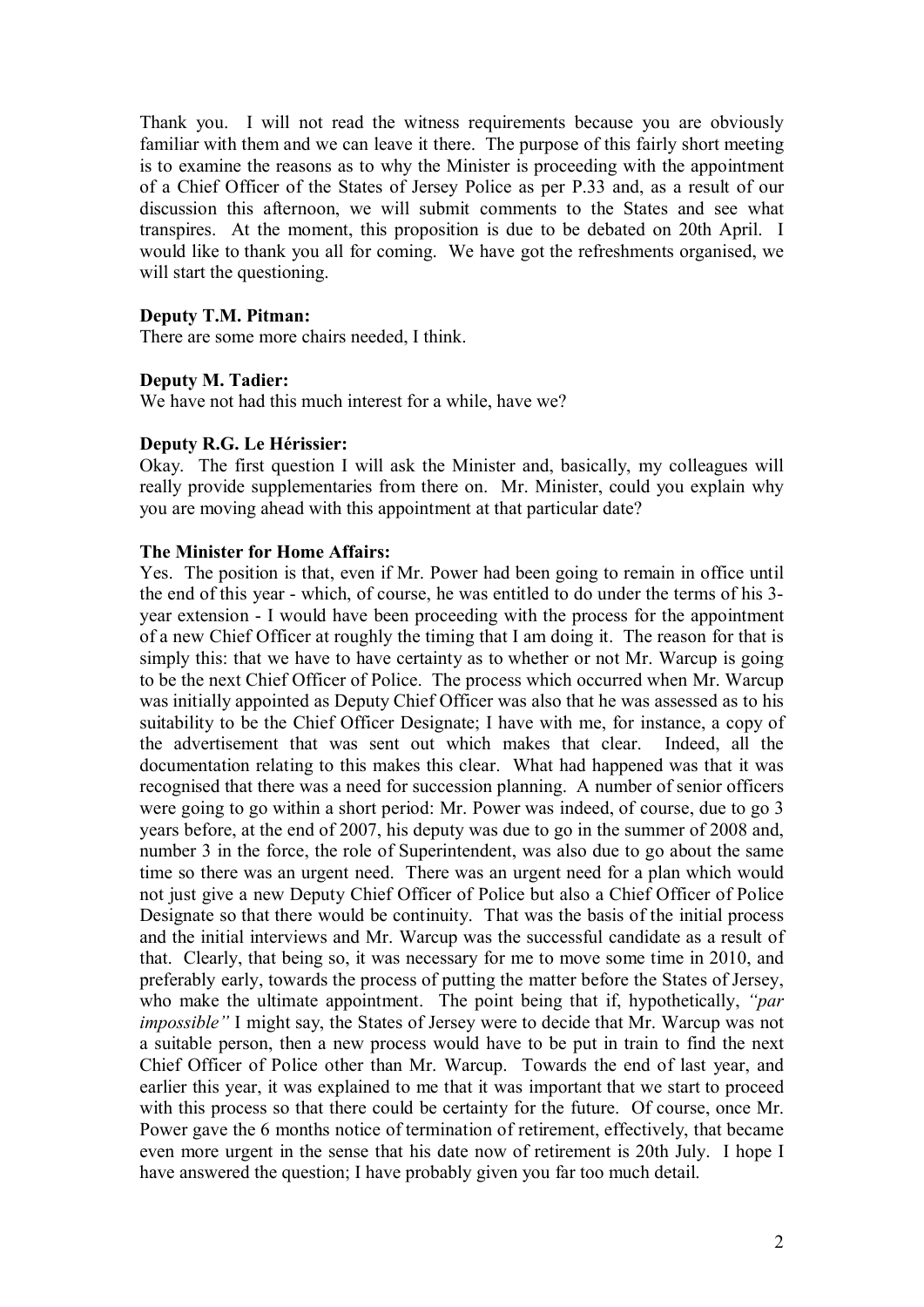#### **Deputy R.G. Le Hérissier:**

Were there any circumstances under which you think you could have delayed the process, given that there is obviously a highly-sensitive process going on in regard to Mr. Power himself?

#### **The Minister for Home Affairs:**

The process was, in fact, initiated in early January. It was initiated for the reasons I said and it was initiated before I got the letter from Mr. Power. Mr. Power's letter then came in and dates had already been fixed for the formal meeting. What I want you to understand is, because he was initially appointed, obviously subject to States approval, but initially appointed as Chief Officer of Police Designate, the process in terms …

#### **Deputy M. Tadier:**

Sorry, can I stop? I do not wish to be photographed, so if the *J.E.P. (Jersey Evening Post*) photographer wishes to photograph then I would certainly have to just leave the room. I object to being photographed by the accredited media when they have not given notice, I am afraid.

#### **Deputy R.G. Le Hérissier:**

Do you want to go to the side, then? Sorry, kindly …

#### **The Minister for Home Affairs:**

Sorry, I have forgotten where I was; if you could just remind me or ask me the question again and I will try again.

#### **Deputy R.G. Le Hérissier:**

What I was asking you, Mr. Minister, and you have gone a certain way to answering it, is when you re-examined the situation in the light of the very sensitive issues surrounding Mr. Power - which have yet of course to come to some kind of resolution - why did you not delay it?

#### **The Minister for Home Affairs:**

Yes. Because for the reasons I have just said: (a) there needs to be certainty in terms of the future and indeed, of course, alongside the issue of certainty for the Island in terms of who the next Chief would be, there needs to be a degree of certainty for Mr. Warcup himself who, after all, was appointed on the basis of the expectation that he would become the next Chief Officer. He needs to know for himself because there are issues that arise in his life in terms of his ability just to settle down, potentially buy a house, or whatever. At the moment, all he has is a 3-year contract which ends at the end of this year, so there are issues there. But my primary issue was the need of certainty of the process because, if the States, *"par impossible"*, decided not to appoint him then we have to go back through an assessment process. We then have the issue of what does he do, does he remain on as Deputy, et cetera, et cetera. We have had a great period of uncertainty in the police force caused by the lengthy suspension of Mr. Power and one thing that the States of Jersey Police will need for the future is certainty and one of the certainties they will need is certainty as to who will be the next Chief Officer.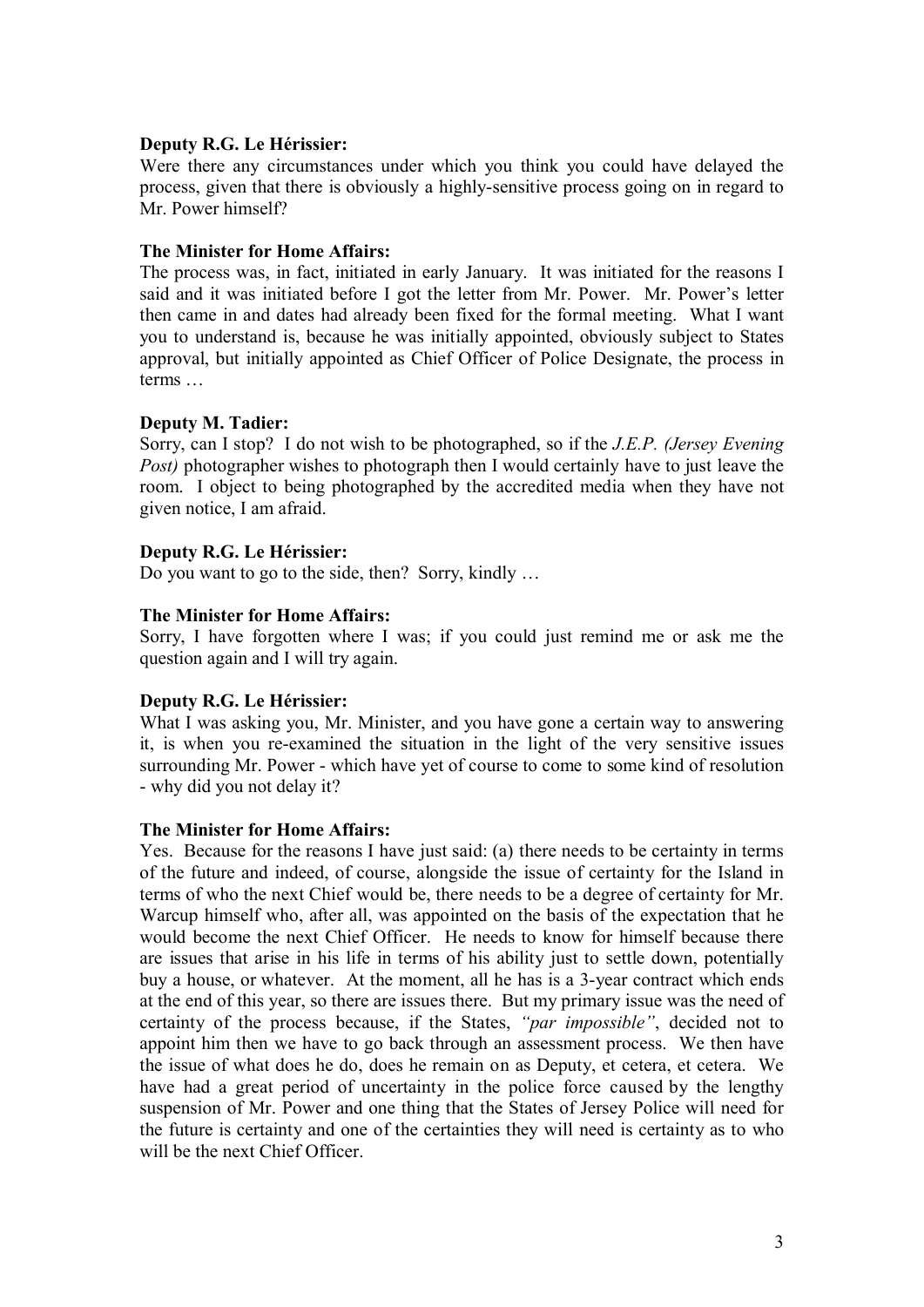#### **Deputy M. Tadier:**

Mr. Chairman, could I come in? You can let Trevor, I think, if he wants to go first.

#### **Deputy T.M. Pitman:**

Thanks, Montfort. You have talked about the need for urgency but it seems like this is an indecent urgency, if I can put it this way. Many of the public think Mr. Power's political corpse is not in the ground and here we are replacing him with someone who, like it or not, is intrinsically involved in the situation. It looks appalling to the public. I have got no axe to grind, I must point that out, with Mr. Warcup, it looks appalling and what people are saying out there, if there is not a conspiracy, it looks like it. What is the harm, Minister, in delaying this?

#### **The Minister for Home Affairs:**

Are you putting to me that there is a conspiracy?

#### **Deputy T.M. Pitman:**

I am saying if there is not one, it looks like it and this is just making that even more apparent.

#### **The Minister for Home Affairs:**

It is a conspiracy to do what?

#### **Deputy M. Tadier:**

Can I come in because I think my point is very much related to what Trevor has just raised? I think you have given us some straw men, if I may say that. First of all, you have said that, even if Mr. Power was not suspended and even if he were currently in his job then you would be looking to appoint Mr. Warcup, but the point is we are not in that scenario, we are in a scenario where Mr. Power is suspended and that is the whole point, it is a completely different scenario. This is not the ordinary event of things and it is exactly because of this suspension, because there is a suspension going on with the relevant review and the inquiry pending by the Chief Minister, that there is this sense of: "Let us find out whether Mr. Warcup" … As to the matter of certainty, we all have sympathy for Mr. Warcup, we know that obviously he does not want to be left in limbo but I think there are 2 points: first of all, you talked about an expectation that he will become the next Chief Officer; I mean, that is not necessarily the case. He was appointed to be an Acting Chief Officer. We know, for example in education circles, just because a deputy head teacher - if I can use the analogy - is acting as the Head Teacher does not necessarily mean that person will go on to be the Head Teacher. I would maintain that it is exactly the same for the Chief Officer of Police. The third point I would make, when it comes to certainty, we need certainty from States Members and the public that Mr. Warcup is the correct person for the job but also that this is the correct time to appoint him. As I say, a lot of people maintain that this is not the correct time to be appointing Mr. Warcup.

#### **The Minister for Home Affairs:**

Can I just say, that is more of a speech than a question but I will try and deduce questions from it, nevertheless. Firstly, he was appointed as Chief Officer Designate, not just as Deputy; that is the whole point of what I am saying. That is clear from the documentation in terms of the advert and various other things. There was a clear indication that after the initial appointment, provided that his service record was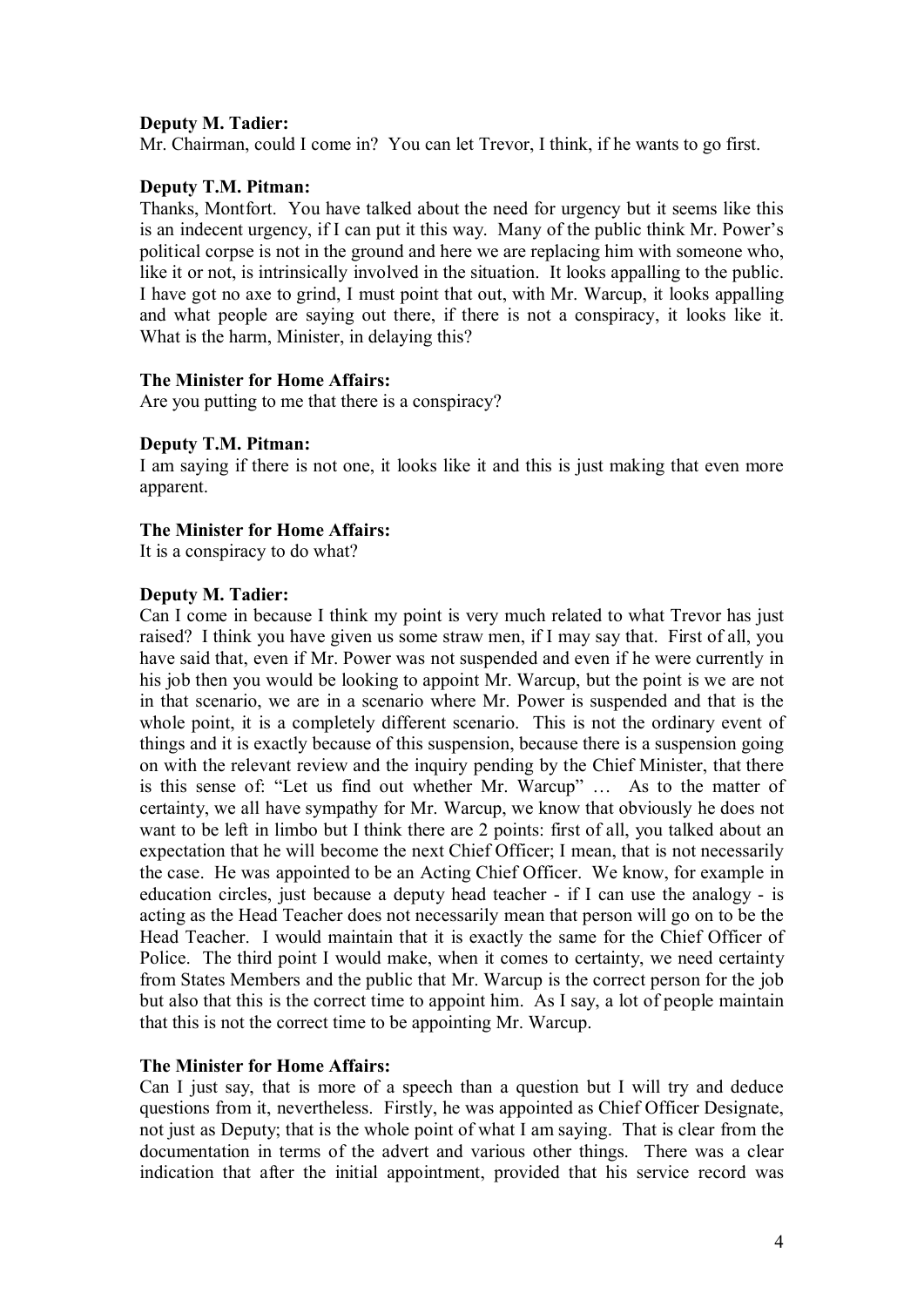appropriate, that he would move on. Obviously, also, subject to States approval; there is a very clear difference between those 2 different situations. Secondly, you started to ask me a different question. The question I was asked by Deputy Le Hérissier was in fact a question in relation to why I was taking the matter forward when I was taking it forward. The actual meeting took place in January in terms of the assessment of his ongoing capacity and so on. You must understand that, unusually, we have had a situation here that we are not just assessing that in relation to his functionality as Deputy but we have been able to see him in operation as the Acting Chief and therefore we have had a better ability to gauge that. There was then a delay in relation to the decision, coming back to a decision, which was caused by illness of the Chairman. There then had to be a process in relation to the putting together of my proposition. My own personal view - you may say I was wrong in this, you may say I was naïve in this - was that once I had the firm recommendation from the Board with which I agreed it was my duty to put that before the States as soon as possible. The issue as to then precisely the proposition is to be debated is a quite separate issue. Indeed, I am still formulating an opinion as to how soon that can happen because, of course, the issues quite properly raised by the Deputy of St. Martin, Deputy Bob Hill, in relation to the outcome of the report of … I cannot think of the name, the gentleman who has been appointed.

#### **Deputy R.G. Le Hérissier:**

This is the gentleman who has come to review the whole process?

#### **The Minister for Home Affairs:**

Yes. The Deputy of St. Martin has been very much involved in setting this up. We have got that issue and I am being told that the outcome of that is likely to be available towards the end of April, early May, and that the terms of reference are sufficiently wide to look at issues like the involvement of Mr. Warcup in that process. But, quite independently from that, you must understand there are matters that I would want to put before the House myself in relation to this. I particularly would want to put before the House the contents of the interim Metropolitan Police Report and I particularly would want to put before the House issues such as the ultimate recommendations of the Wiltshire Police. I cannot do all those things at this moment in time because of confidentiality issues which still exist, but I would hope to be in a position to do that before a debate. Indeed, one of the things I was going to do is to start talking to Deputy Hill as to a possible date to adjourn the matter to on the understanding that I would not be seeking to have a debate of the matter until such time as we had the outcome of the report that he has an interest in and also had the availability of the materials that I have an interest in. Because I think the States Members should have a maximum amount of information available.

[15:15]

#### **Deputy R.G. Le Hérissier:**

Do you not think the issues are getting conflated, Mr. Minister? Because what we are seeing is you are saying that some documents that are germane to the suspension and the disciplinary issue, you want them to be put before the States and, presumably, the whole idea of that is that the States will make some kind of assessment of these documents. But, surely, that suspension of disciplinary procedure should come to an end on the basis of correct procedure and then we should look at this appointment.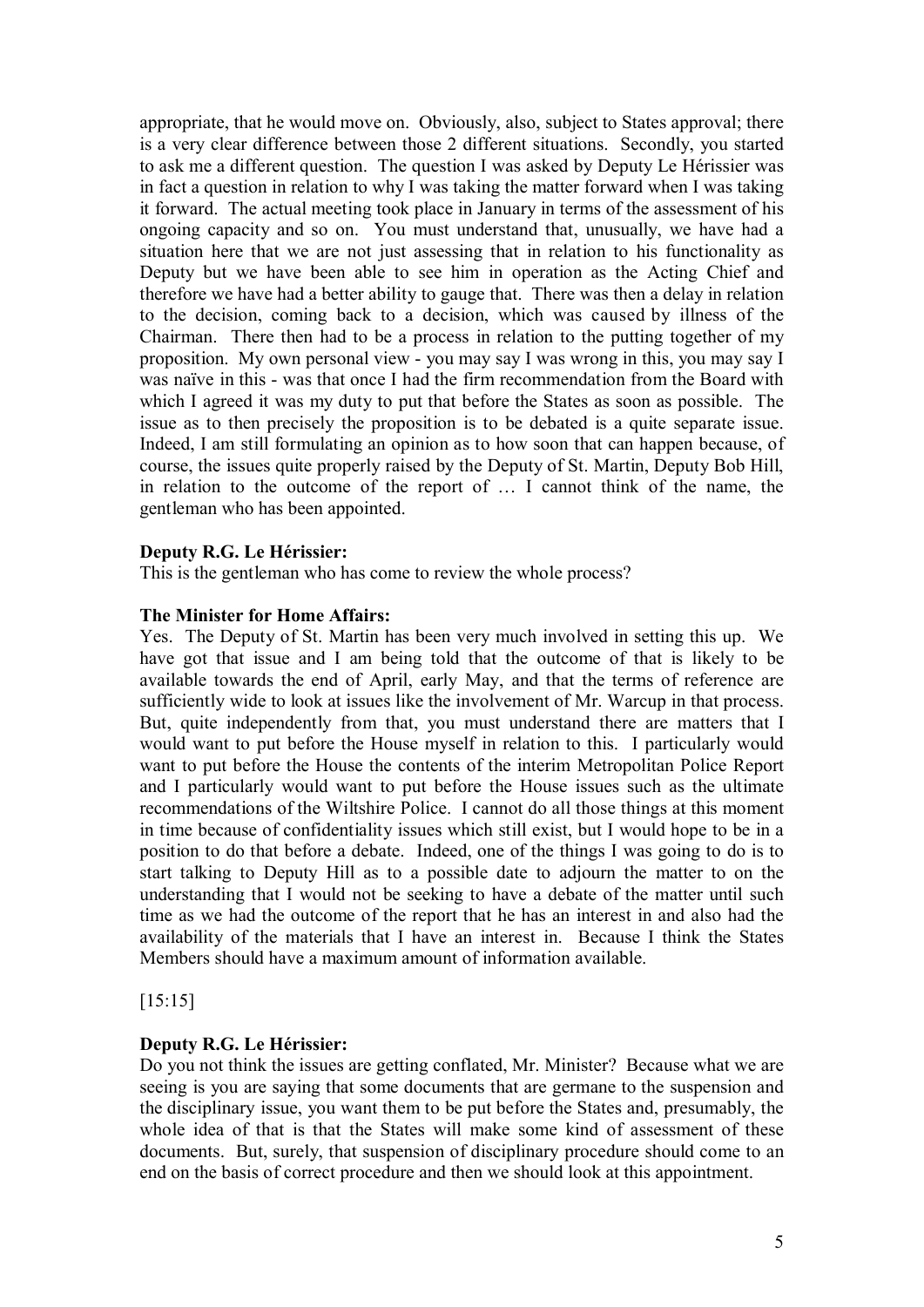#### **Deputy T.M. Pitman:**

Absolutely.

#### **The Minister for Home Affairs:**

That may well be so. Can I handle this very simply? As I understand it, the concerns that are being expressed by individuals are not in relation to the competence of Mr. Warcup, per se, or to his ability, per se. The sort of concerns which have been expressed are in relation to the role which he played in connection with providing information to the former Minister for Home Affairs which then led on to the initial suspension process. That is my understanding. If I can put this very simply in the vernacular, as I see it, there are 2 possibilities here: there is the possibility that he exaggerated things, that he had made things up, that he had some motivation for so doing and that he is effectively a snitch. That is not my opinion but that is effectively, if I may put it, where people are coming from who have a concern; I think that is not unfair. The alternative possibility is, of course, that he was fully justified, that there were serious issues that he, in fact, had advice from the Metropolitan Police which fully backed this up and that his concerns are justified and have been backed up by the outcome of the Wiltshire Police. In which case, he has done his duty as an officer, a painful duty, but nevertheless a duty of a senior officer discovering that things have gone seriously wrong in terms of bringing that to the attention of the officer's seniors. That, it seems to me, is the crux of the matter and the crux of the concerns. Am I being unfair or are there other issues?

#### **Deputy M. Tadier:**

Could I point out, I would suggest there must be a third possibility there, must there not? It is very polarised the 2 options that you have given. Presumably, the third option of anywhere in between would be that Mr. Warcup is essentially an honest man but that he was leaned upon and he was manipulated in such a way so that he thought the information he was giving out was correct and that any behaviour he was partaking in was quite correct when, in fact, he was being led by some higher power. That is not necessarily my opinion, that is obviously a third possibility and that is probably a possibility which many individuals have concerns about.

#### **The Minister for Home Affairs:**

Okay. I had not thought my way through to that possibility that somehow he was misled into acting in a particular way. Yes. Okay.

#### **Deputy M. Tadier:**

I think the point is, the concern is that, even if he is a good individual - and we are not here really to discuss that - the fact is, some would say that he is already so involved in the issues and, in fact, it is not really appropriate for him to be appointed. That is why, I think, we would at least appreciate more time as States Members.

#### **The Minister for Home Affairs:**

Can I say, with respect, that does not make sense at all because constantly we are hearing, and I am - and Deputy Pitman is one of those to cry this the most loudly, if I may say so, and that is no criticism of him - that if things have gone wrong, why is nobody being held accountable for it? If things had gone fairly wrong in relation to this and if it came to his attention, how can he possibly be blamed if he brings that to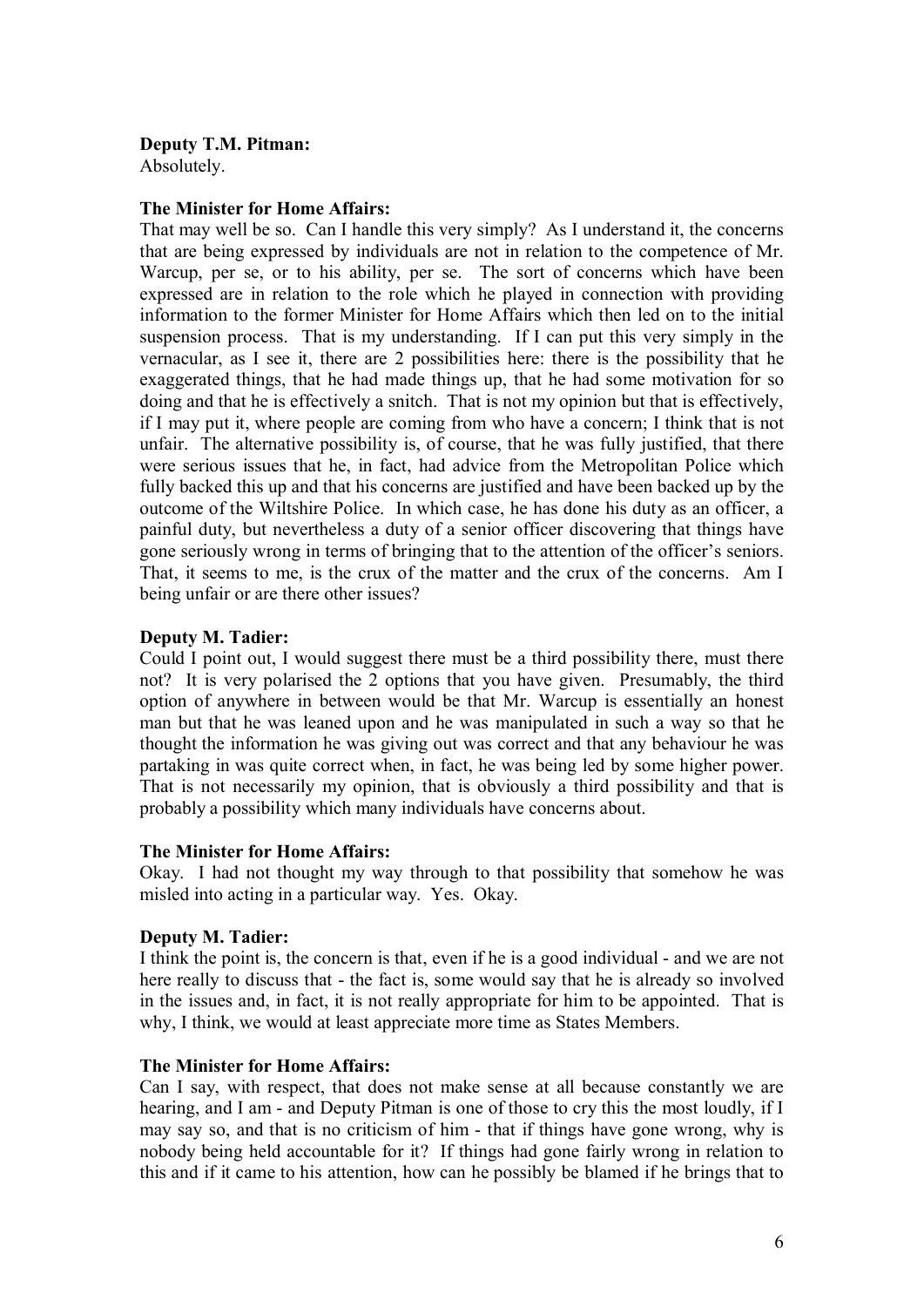the attention of those above him? I really cannot see that is logical at all; he was under a duty to do that so there is no question about it. It is no different to any other situation in which a number 2 in an organisation might hypothetically find that the number one was doing something very wrong.

#### **Deputy T.M. Pitman:**

But with due respect, with both scenarios you paint, it still comes to the same conclusion that, if you are talking about certainty - and that must be certainty for Mr. Warcup - because certainly, if this goes ahead, I for one have got no grudge against Mr. Warcup but I would be tempted to vote against his appointment simply because it is entirely inappropriate to have this appointment while that other process with the suspension has not been played out and made public. It is logical and I am really shocked that you do not see it that way, to be honest, Minister.

#### **The Minister for Home Affairs:**

To me, the issue is simply an issue as to whether or not he was justified in relation to the role he played.

#### **Deputy T.M. Pitman:**

He may be but we do not know that yet and that is …

#### **The Minister for Home Affairs:**

No. That is why I am agreeing with you that, before the appointment debate would take place, I would want the Members to have access to information which would enable an informed judgment. I am not disagreeing with you on that.

#### **Deputy R.G. Le Hérissier:**

I think, Mr. Minister, we are partly talking at cross purposes because I think you are changing the terms of the discussion. I think what we are suggesting, what we are putting to you, is that there is a process in place, it has been a very unhappy process, it is one you have to handle as having inherited. It has not come to an end, it has caused enormous distress, obviously, to the individual and would it not be proper, on the basis of whatever evidence you are still accumulating - and there still seems to be some - and decent for that process to finish before you then look at the appointment of a new Chief Officer, even though it will lead to slight delays, given that present incumbent, in any case, has got till the end of the year on their contract?

#### **The Minister for Home Affairs:**

No, he has not, he has until 20th July.

#### **Deputy R.G. Le Hérissier:**

Sorry, the present Acting …

#### **The Minister for Home Affairs:**

I am sorry, the Acting … yes, but the difficulty that arises, at what point is the process completed? It is likely, because of the lengthy nature of the disciplinary process … I, today, at last received the report from the Deputy Chief Executive to the Council of Ministers which is required under the Disciplinary Code and will now be activating the next step which is a meeting with Mr. Power to discuss issues before deciding if he is going to face formal disciplinary charges. But the reality of the situation is that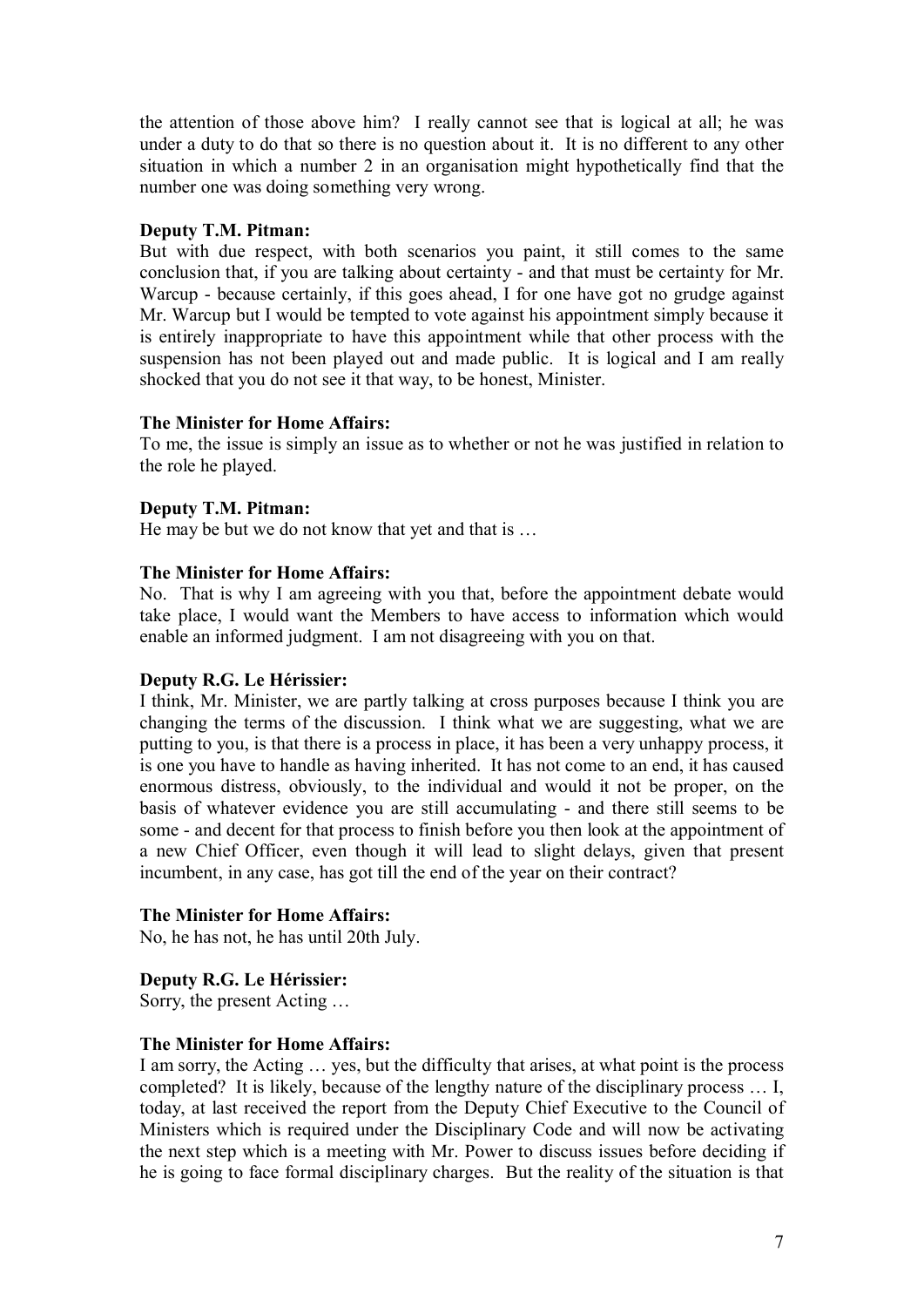there is a matter of complexity involved in this, and I am talking here in relation to what is generally called Haven 1, which is the matters to do with the management of the Haut de la Garenne Investigation, the financial issues and so on and so forth. It would take a great deal of length of time to come to a full hearing. In addition to that, or subsequent to that, there is an appellate process and subsequent to that there is an issue that goes before the States. In reality, there is no way I can complete all those stages and therefore the disciplinary process, in terms of Haven 1, is unlikely to come to any conclusion upon the facts by an effluxtion of time with the resignation on the 20th. If you are talking about it will be over in terms of coming to a conclusion, it is not going to come to a conclusion, in reality, via a hearing by myself because I am not going to be conducting hearings, nor would Mr. Power want to be after a date when he no longer is in office; that makes no sense whatsoever. Do you see my point? Therefore, at the end of the day, the only sources of information that people are going to have in relation to these issues are going to be the foundation reports, the report from Wiltshire and, indeed, whatever Mr. Power may wish to say about it. Do you see what I am saying? If you are suggesting it all has to be left over until the process has been completed, when is that, 2020, 2025? It is not going to be completed in terms of that, there is not sufficient time.

#### **Deputy M. Tadier:**

That would almost beg the question, then, should we be appointing Mr. Warcup at all, why not just appoint somebody whose hands are clean, and I say that without any kind of …

#### **The Minister for Home Affairs:**

His hands are clean. I am sorry, Deputy, I very much resent your suggesting his hands are not clean. Could you please apologise for that?

#### **Deputy M. Tadier:**

Let me qualify ...

#### **Deputy R.G. Le Hérissier:**

Do you want to clarify that?

#### **Deputy M. Tadier:**

Yes. I was about to qualify when the Minister interrupted. I am not inferring any kind of wrongdoing, but what I am saying, there is a perception out there that he is implicated. Just because a mechanic's hands will become dirty from dealing with work that does not mean the mechanic is a bad person. All I am saying is that Mr. Warcup is implicated in this whole affair and that is certainly the perception. There may have been necessary things he had to do but, until there is closure of the whole issue … and you yourself, Minister, said that this may take years and years.

#### **The Minister for Home Affairs:**

There is not enough time for there to be closure of the initial matter by the means of hearings; that is very apparent in relation to that. I myself had estimated that the time period that would be involved for the entire process, from the time when I got the reports to the time when the States would deal with the matter, would be somewhere in the order of 9 to 12 months. That is purely an estimation, it might be a great deal longer than that. But my point is this: if people wish to believe tittle tattle and they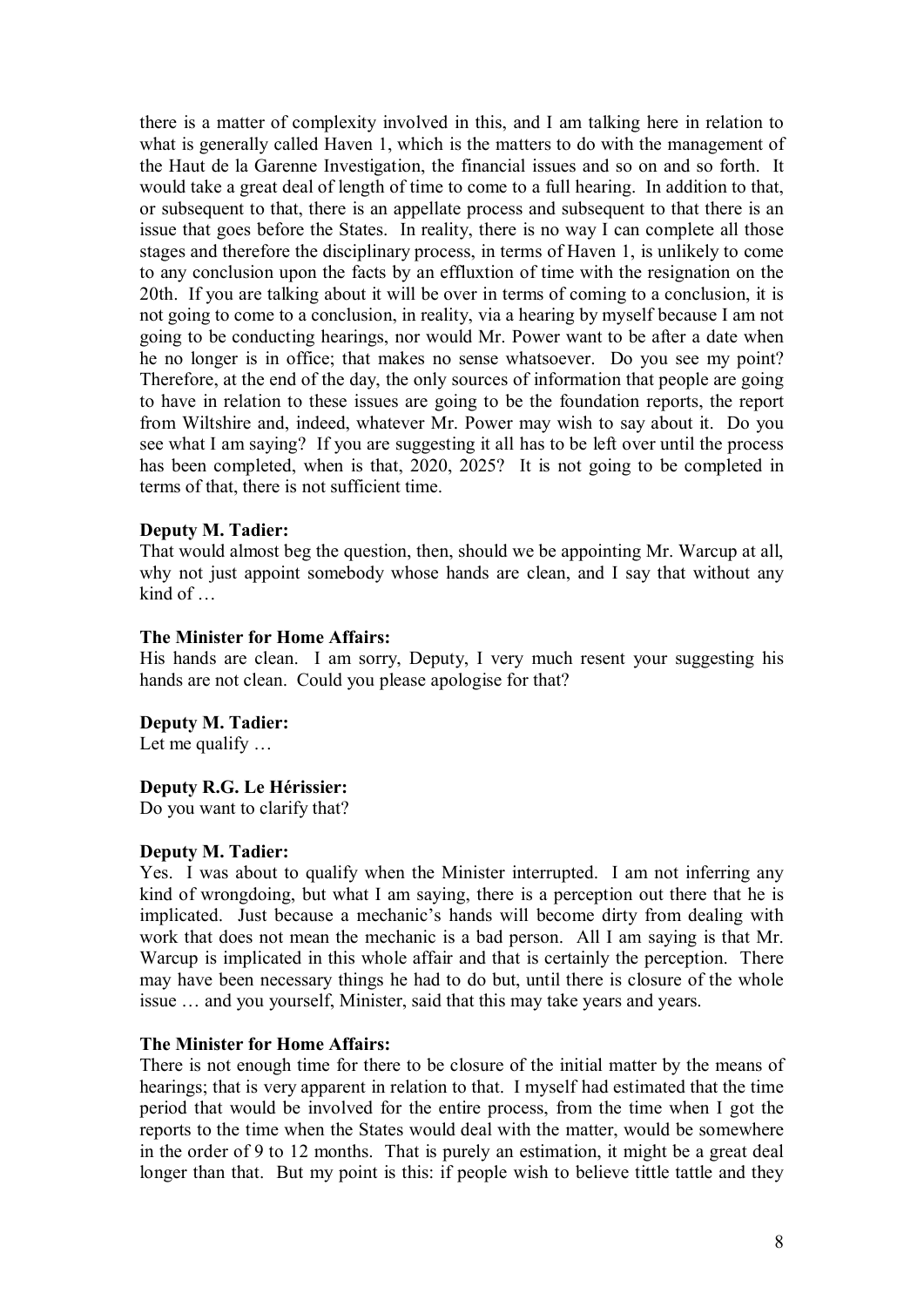wish to believe innuendo, that is a matter for them; I will go on the facts as presented to me and the objective opinions of experts who have looked at the matter. I would hope that my colleagues in the States would do the same. If they do not, then that casts very severe doubts on their ability and also their objectivity.

#### **Deputy R.G. Le Hérissier:**

Just going back to the point, you said you were going to enter into discussions with the Deputy of St. Martin while the proposition has been delayed and the date for debate could well be negotiable. What period are you looking at?

#### **The Minister for Home Affairs:**

Absolutely. I would hope that I would have in line all the information I would need and be able to disclose the maximum amount in terms of a debate on the second States meeting in May, that is my hope. Certainly, the information I have got, and I am looking towards Deputy Hill, is that the initial report will be available in late April, early May. I think that is my understanding.

#### **Deputy T.M. Pitman:**

Could you just clarify something, because you talked about tittle tattle and innuendo? Are you suggesting that everyone who questions what has gone with Mr. Power is just relying on innuendo and tittle tattle?

#### **The Minister for Home Affairs:**

No, I am not. It is a question for your colleague who is basically trying to say that if somebody out there thinks that there may be some suspicion of somebody they are therefore guilty. That is simply not correct.

#### **Deputy M. Tadier:**

I think you are putting words into my mouth, there, Minister.

#### **The Minister for Home Affairs:**

Mr. Warcup is entitled to be dealt with objectively and fairly; that is all I ask.

**Deputy T.M. Pitman:**

As is Mr. Power.

#### **The Minister for Home Affairs:**

As is Mr. Power. That is all I ask.

#### **Deputy M. Tadier:**

I think, Minister, you have missed my point. I am not inferring any kind of wrongdoing on Mr. Warcup, I am simply saying that there is a perception out there and it is correct because Mr. Warcup has been involved in the process of the suspension of Mr. Power; one way or the other, he is there. If we were simply in a scenario where we had suspended a Chief Officer, he had been removed and his contract had come to an end then after that, completely separately, we bring in somebody else who is not implicated in any way, who has got no knowledge of the case that is ongoing, we would not be in this scenario. That is all I am saying. Unfortunately, we are not in that position.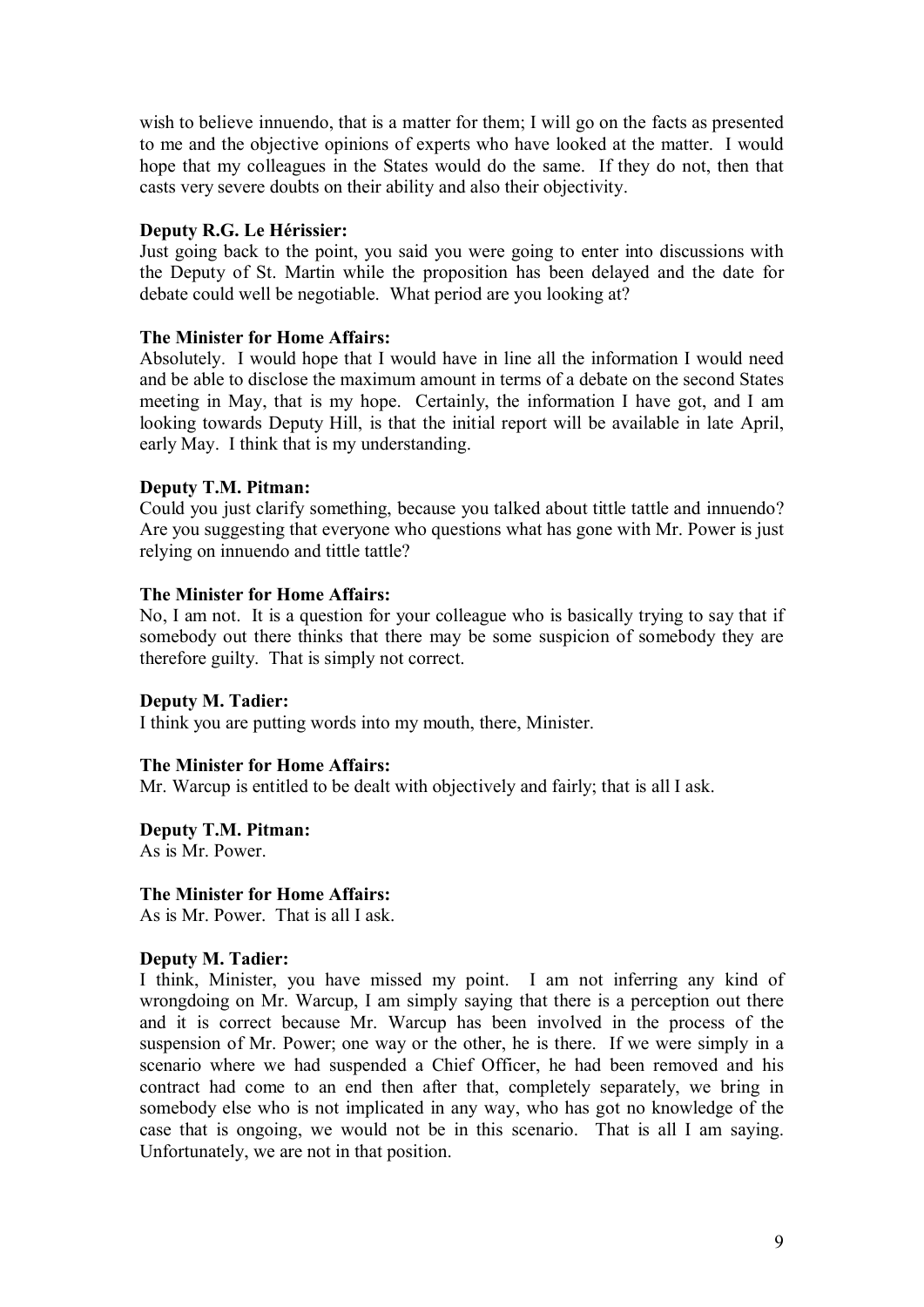#### **The Minister for Home Affairs:**

I think there is going to be an abundance of evidence, if I may say so, that Mr. Warcup acted fully properly in this matter.

#### **Deputy R.G. Le Hérissier:**

Sorry to interrupt, Minister, but surely the issue is that that evidence should be fed into the disciplinary and suspension process, should it not? The idea of the States acting as some kind of assessor of evidence, some of which will form part of this other process, do you not think that this is rather odd?

#### **The Minister for Home Affairs:**

Are you suggesting that the disciplinary process should continue after 20th July because that, to me, does not make sense, with respect?

#### **Deputy R.G. Le Hérissier:**

No, I am not. It is all highly regrettable, obviously, where it has all ended up and where you have had to end up and it is very unfortunate. But it seems very odd that what you are suggesting is there is going to emerge, very shortly, some very powerful evidence which is apparently going to address one side or the other in this issue. But, yet, the process where this evidence should have played a key part is somehow just going to fritter out. It just seems very sad and very unfortunate.

#### **The Minister for Home Affairs:**

I can only agree with that. I think that it is fair to say that the Wiltshire Police are embarrassed by the length of time that the processes have taken and, indeed, the costs. As you know, when we started out on this road, or when my predecessor started down this road, he was being told that he would have reports as early as March 2009, and I was being told the same when I arrived as Minister in December. In fact, I have just recently given an interview to the *Jersey Evening Post* explaining the various reasons for various delays upon the way. I do not want to expand on that because I promised the reporter that she would have a scoop.

#### **Deputy R.G. Le Hérissier:**

Okay. Are there any further questions? Can I ask you, Mr. Minister, okay, you have argued that there is this substantial evidence coming along and I suppose, without putting too many words in your mouth, you have inferred it is going to sort of start clarifying things, indeed, maybe clarifying them. But would you be prepared to defer - given what you have heard today and having had the benefit of reflection - a debate on the appointment of Mr. Warcup until Mr. Power's situation has resolved itself, be it through his end of service, through retirement or be it through the unlikely event of completing the disciplinary process?

[15:30]

#### **The Minister for Home Affairs:**

No. The answer to that is no. I have considered the possibility of putting back a debate until July. By coincidence, there is a States meeting in July, I consider that too late. As said if, hypothetically, the States were to decide against Mr. Warcup, for whatever reason, it is simply much too late for us to be going through a process of finding somebody. We are then going to be in a situation of having a Deputy Chief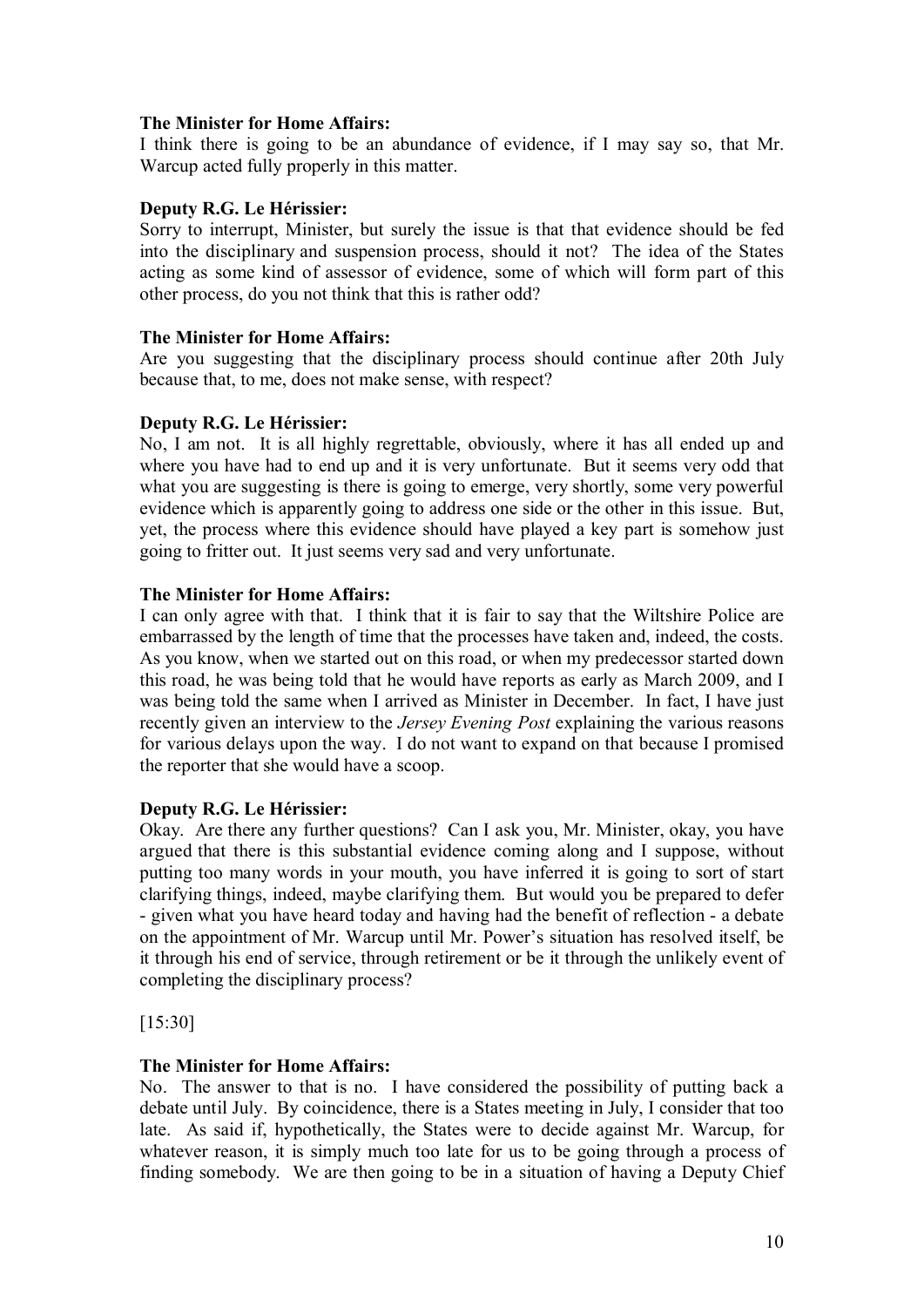Officer, Acting Chief Officer, who has not got the support of the States of Jersey, hypothetically, and his position is going to be extraordinarily difficult and the position of the States of Jersey is going to be extraordinarily difficult. I am content to put things back by maybe a month, till May, but I will not put it back any longer, because then that really does start to create difficulties. I cannot personally see why, if I am able to put before the Members the guts as it were, if I may put it that way, of the Wiltshire Report and recommendations and the guts of the Metropolitan Report, why Members would not then be able to formulate a view as to whether or not Mr. Warcup acted properly, because that is the issue: either he did or he did not.

#### **Deputy T.M. Pitman:**

I have to ask, Minister, are you prepared to stand or fall by those beliefs? You are quite happy that all will be revealed: Mr. Warcup, the whole process that has gone on will be proven to be entirely correct. If it is not, and you cannot give us that evidence, are you prepared, as a Minister, to take those consequences?

#### **The Minister for Home Affairs:**

If the outcome of the Wiltshire Reports does not effectively demonstrate that the behaviour of Mr. Warcup was proper and appropriate, I would not have been bringing a proposition to the States. Remember that I have known since October of last year what those reports say.

#### **Deputy T.M. Pitman:**

If only we knew.

#### **The Minister for Home Affairs:**

If only I could tell you at this stage but, although its confidentiality has, in my view, been substantially lifted on a variety of different areas which has allowed me to speak more freely, I still do not feel completely free.

#### **Deputy R.G. Le Hérissier:**

Okay. Are there any final …

#### **The Minister for Home Affairs:**

If it helps you, if the vote were to go against Mr. Warcup, I would resign, it would be the only matter of integrity available to me; of course, I would.

#### **Deputy T.M. Pitman:**

Do you feel it to be fair that you are putting Mr. Warcup in a fair position because, certainly, some States Members I have spoken to probably will not support his appointment for this very lack of concern and, on the other hand, the very issue this fact is going on before the Power situation is resolved. Is that fair on Mr. Warcup?

#### **The Minister for Home Affairs:**

I think that Members must be fair to him by waiting to see the contents of the information I can put out first, I expect people to judge him and his performance in relation to his role in relation to the initial suspension, on that. I think when people see that they will see that the other arguments just fall away. I have discussed this with him on a number of occasions and, frankly, he would like things to move forward as soon as possible but he also would like me to be in a position to put the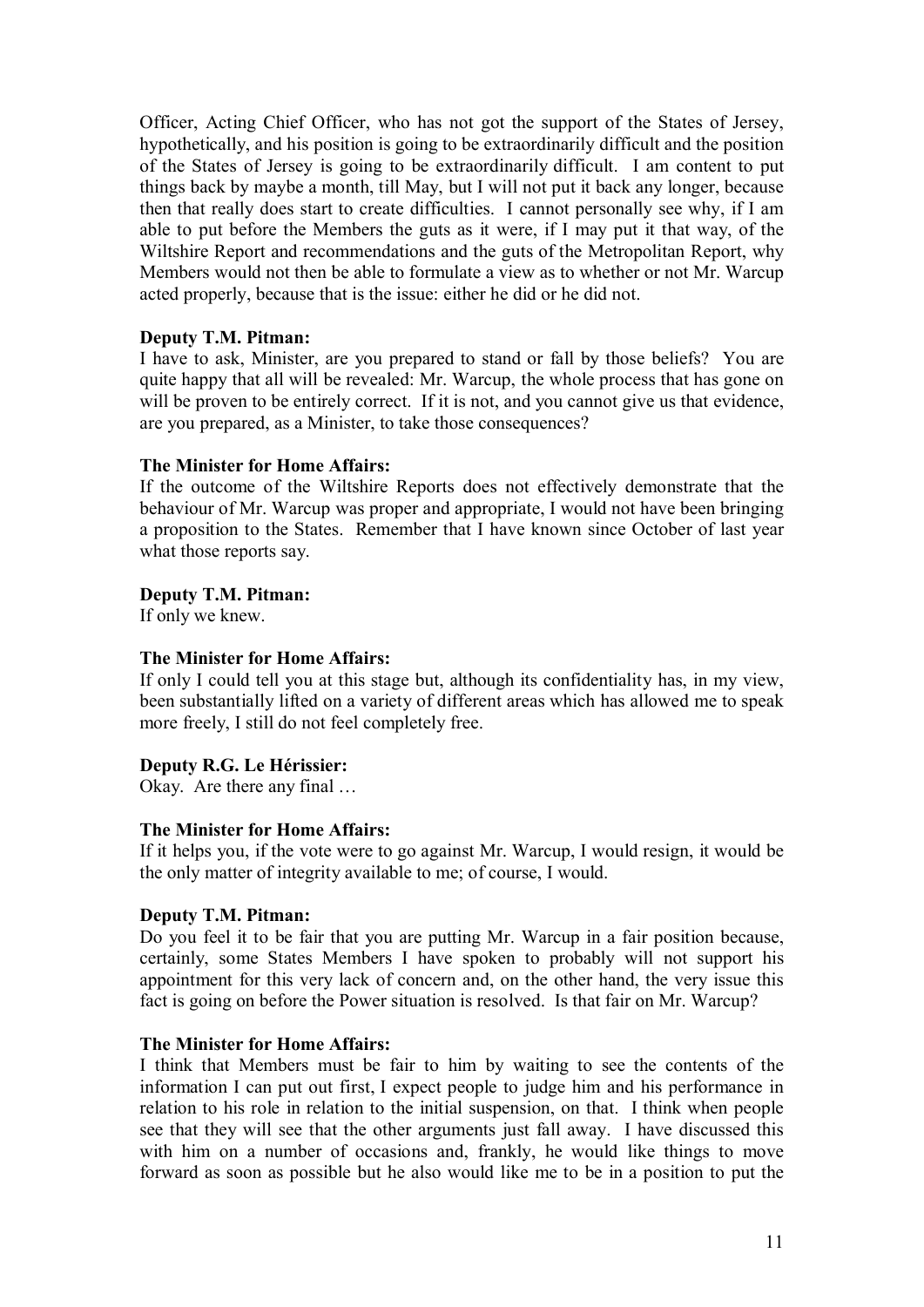maximum amount of information before the House; as I said, those are the 2 aims that I am trying to achieve.

#### **Deputy R.G. Le Hérissier:**

Have you tested with him whether he indeed would be agreeable to the kind of suggestion we are making, that the debate be deferred until the situation with the current chief is resolved?

#### **The Minister for Home Affairs:**

If we are talking about July, it is too long. It is unnecessary and too long, provided I can put the information in. If I could not put the information in by then, then I might have to consider that. I do not want to go with the debate without the Members having had the opportunity to effectively see what Wiltshire and the Met. were saying.

#### **Deputy T.M. Pitman:**

Just for clarity, is it correct that you have already accepted that the Deputy of St. Martin's proposition will be heard before the proposition to appoint Mr. Warcup, is that correct?

#### **The Minister for Home Affairs:**

Yes. That is logical. But I hope that we can reach an accommodation by which I would simply agree to put the matter back to a date and undertake that I would not bring it forward until after the matter. Can I just make a comment on that? I had not anticipated that the terms of reference in relation to that report would be quite as wide as they were, and that may be my fault or my misunderstanding but initially I had not expected that they would cover the issue of the role played by Mr. Warcup. I now see that that is so and that issues can be looked and dealt with within that context and that there will be access to the Metropolitan Report and so on. As I said, I have slightly changed my attitude. Initially, when Mr. Hill was lodging it, I thought it was going to be irrelevant because the report would not cover it but I now see that it is not because the terms of reference have been widened.

#### **Deputy R.G. Le Hérissier:**

Are there any final words?

#### **Deputy T.M. Pitman:**

Just for clarity, obviously you were ill at the last States session, unfortunately, but I did ask the question when are Members likely to see this interim report; could you just clarify that for me, when are we likely to see that?

#### **The Minister for Home Affairs:**

Yes. Thank you. You did ask that question. Can I just explain the nature of it, and this is dealt with in great depth in the written answer that I put in. The trouble is that I have now discovered the best way of keeping a secret is to put it in the written answer because nobody seems to read them. But if you would like to read the very lengthy and detailed written answer which I made to the question of Deputy Hill, you will see that I explained that the Metropolitan Police report was produced on the recommendation of the A.C.P.O. (Association of Police Chief Officers) Homicide Working Group and it was produced as a general management report, it was a report